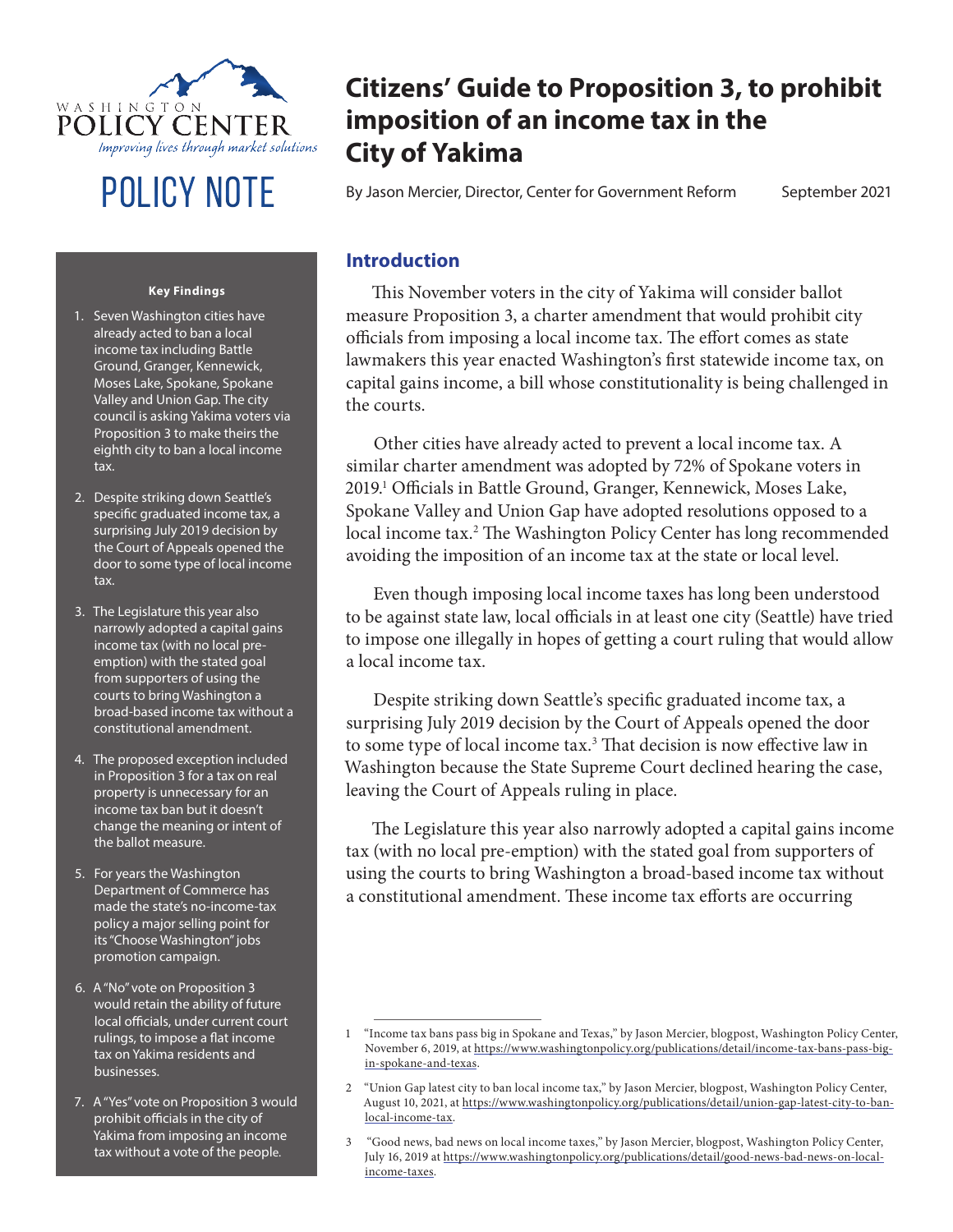even though statewide voters have rejected income tax ballot measures ten straight times.4 In 2016, voters in Olympia also rejected a local income tax.5

Despite these statewide income tax efforts, Proposition 3 if passed, would ensure that no local income tax could be imposed in Yakima without voter approval.

## **Text of Yakima Proposition 3**

Here is the official ballot title for Proposition 3:

#### **Ballot Title**

"PROPOSITION NO. 3 concerns an amendment to the City of Yakima Charter. This measure amends Article VII (Limitation of Taxation) of the Yakima City Charter to add a provision stating the City Council may not enact a local income tax on residents of the City, with exceptions. Should this proposition be approved?"<sup>6</sup>

### **Full Text of Income Tax Ban Charter Amendment**

"The City Council may not impose an income tax on the residents of the City on wages, salaries, investments, or the sale of goods or services. Nothing in this section shall prohibit the imposition of a tax on real property, or the increase of a tax on real property through a levy lid lift procedure or other lawful procedure." 7

The exception for a tax on real property is unnecessary for an income tax ban but it doesn't change the meaning or intent of Proposition 3. Inclusion of this clause indicates some confusion on the clear meaning in state law between real and intangible property and the extensive caselaw surrounding these definitions.

According to RCW 84.04.090 (in-part):

"The term 'real property' for the purposes of taxation shall be held and construed to mean and include the land itself, whether laid out in town lots or otherwise, and all buildings, structures or improvements or other fixtures of whatsoever kind thereon…"<sup>8</sup>

Income, however, is defined in state law as intangible property (not real) as noted by RCW 84.36.070 (in-part):

<sup>4</sup> "Income Tax Ballot Measures," Washington State Secretary of State's Office, at https://www.sos.wa.gov/elections/ research/income-tax-ballot-measures.aspx.

<sup>5</sup> "Olympia voters rejecting Initiative 1 to fund college tuition with income tax," by Andy Hobbs, The Olympian, November 8, 2016, at https://www.theolympian.com/news/politics-government/election/article113515583.html.

<sup>6</sup> E-mail to the author from Kathy Fisher, Elections Manager, Yakima County, August 17, 2021, copy available on request.

<sup>7</sup> Ibid.

<sup>8</sup> "RCW 84.04.090 - Real property," Washington State Legislature, accessed August 17, 2021, at https://app.leg.wa.gov/ rcw/default.aspx?cite=84.04.090.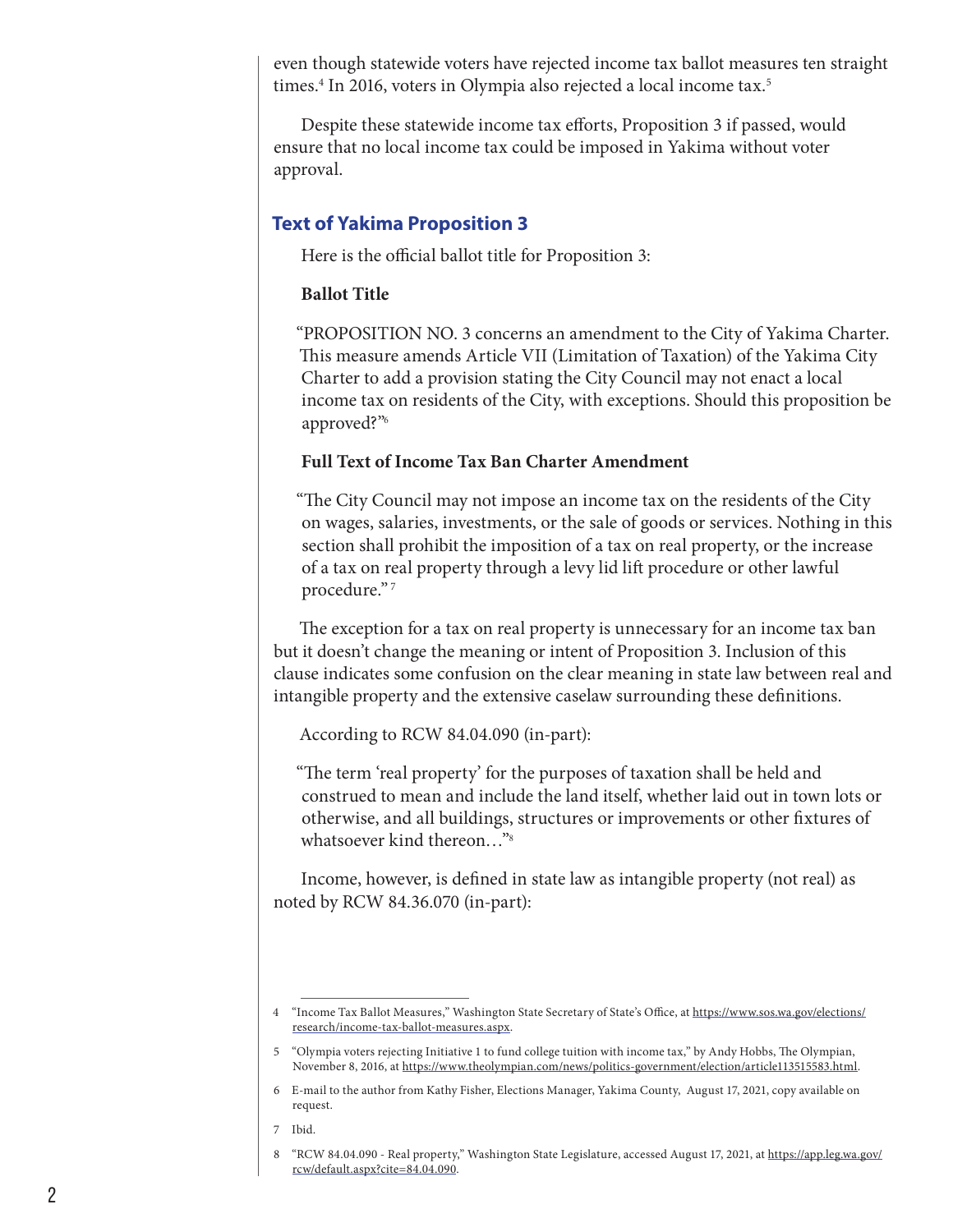"(2) 'Intangible personal property' means: (a) All moneys and credits including mortgages, notes, accounts, certificates of deposit, tax certificates, judgments, state, county and municipal bonds and warrants and bonds and warrants of other taxing districts, bonds of the United States and of foreign countries or political subdivisions thereof and the bonds, stocks, or shares of private corporations…"<sup>9</sup>

Notwithstanding the inclusion of this real property clause, the stated goal and text of Proposition 3 would prohibit any form of local income tax from being imposed in Yakima without a vote of the people.

### **Greater Yakima Chamber of Commerce endorses local income tax ban**

Testifying in favor of the Yakima income tax ban before the city council in August, Greater Yakima Chamber of Commerce CEO/President Verlynn Best said:

"It allows us to have a competitive edge in the future of development and business. If we fail placing this in our charter to serve our citizens, it's safe to say this council will be telling our community it is open to a local income tax in the future."<sup>10</sup>

Discussing why she proposed the income tax ban charter amendment, Yakima Mayor Patricia Byers said:

"Our businesses are trying to rebuild in the community. To even say that we're open to having an income tax would be a deterrent to other businesses looking to come into the community."<sup>11</sup>

After the successful council vote to place the charter amendment on this year's ballot, Mayor Byers told me:

"Washington State voters have made it very clear over the years that they oppose any type of an income tax. And it has given us a competitive edge in attracting businesses statewide."<sup>12</sup>

The Greater Yakima Chamber of Commerce and Mayor Byers are not alone in calling the absence of an income tax a competitive advantage and a benefit to Yakima residents. For years the Washington Department of Commerce has made the state's no-income-tax policy a major selling point for its "Choose Washington" jobs promotion campaign. According to Commerce Department officials:13

<sup>9</sup> "RCW 84.36.070 - Intangible personal property—Appraisal," Washington State Legislature, accessed August 17, 2021, at https://app.leg.wa.gov/RCW/default.aspx?cite=84.36.070.

<sup>10</sup> "Ban on local income taxes gaining traction," by TJ Martinell, The Lens, August 11, 2021, at https://thelens. news/2021/08/11/ban-on-local-income-taxes-gaining-traction/.

<sup>11</sup> Ibid.

<sup>12</sup> "Yakima City Council advances local income tax ban charter amendment to voters," by Jason Mercier, blogpost, Washington Policy Center, August 3, 2021, at https://www.washingtonpolicy.org/publications/detail/yakima-citycouncil-advances-local-income-tax-ban-charter-amendment-to-voters.

<sup>13</sup> "WA Department of Commerce: No state income tax 'is great marketing' for Washington," by Jason Mercier, blogpost, Washington Policy Center, September 21, 2018, at https://www.washingtonpolicy.org/publications/detail/wadepartment-of-commerce-no-state-income-tax-is-great-marketing-for-washington.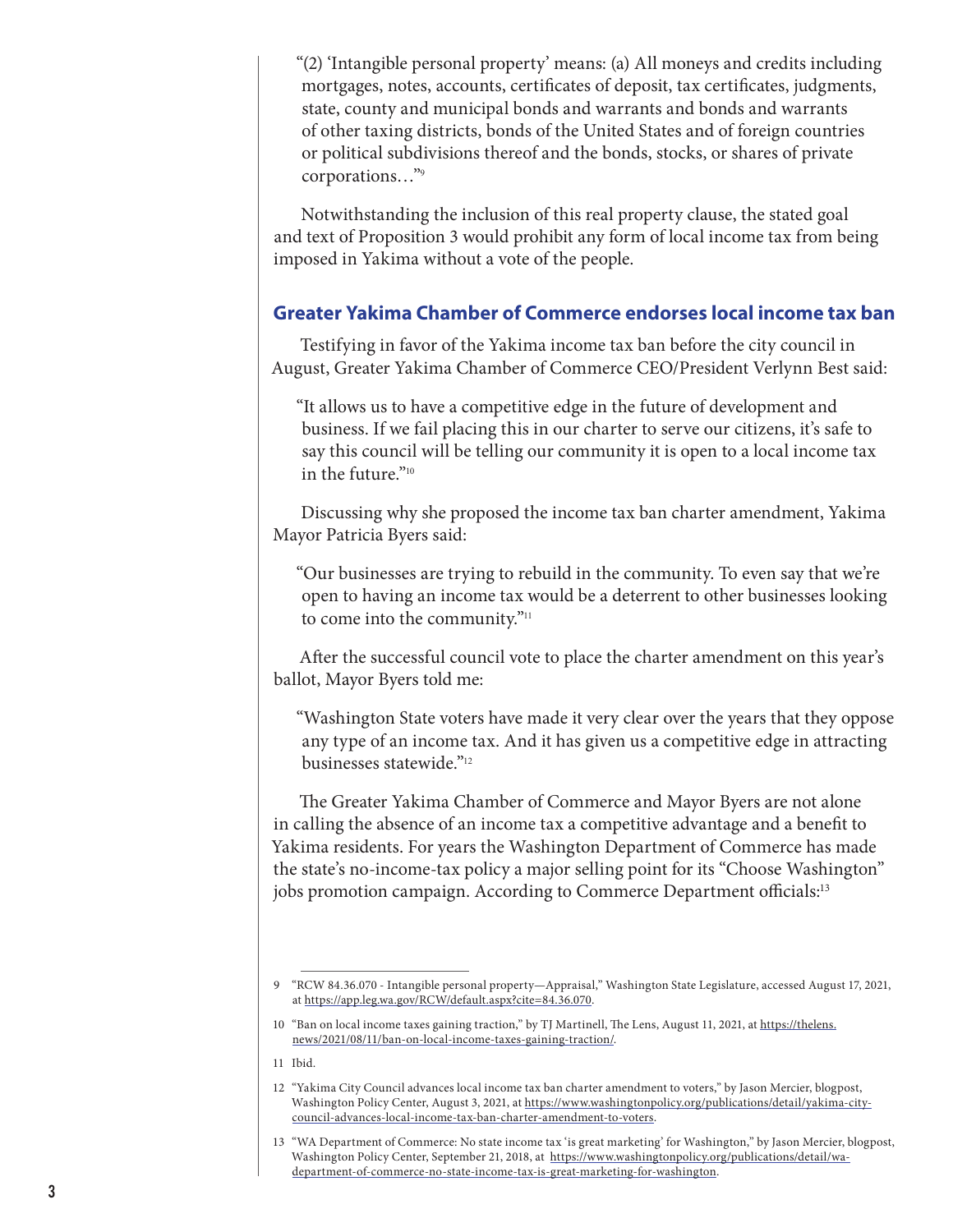"We offer businesses some competitive advantages found in few other states. This includes no personal or corporate income tax."

Former Washington State Treasurer Duane Davidson also agrees that having no income tax is an important advantage to the people of the state. At Washington Policy Center's May 2019 Solutions Summit held in Spokane, Treasurer Davidson described the importance of avoiding an income tax and explained why not having one is a positive policy for Washington.<sup>14</sup>

#### **Ongoing efforts to impose an income tax in Washington**

Despite a prior prohibition in state law against imposing a local income tax, in 2017 the Seattle City Council enacted one anyway, in hopes of persuading the courts to ignore their past rulings and allow a local income tax.15 As expected, a King County Superior Court judge immediately invalidated Seattle's income tax saying it was clearly illegal under state law.16 The Court of Appeals, however, issued a surprising decision on July 15, 2019, in this case.

The Court unanimously ruled that Seattle's graduated income tax was unconstitutional based on the numerous rulings previously issued by the state Supreme Court. However, the Court also invalidated statutory prohibitions on local governments from imposing a flat income tax. The Court of Appeals ruling means officials in cities like Yakima could impose a flat local income tax.

Earlier this year the legislature adopted an unconstitutional capital gains income tax (while refusing to stop cities from imposing a local version)<sup>17</sup> with the stated goal of using the courts to open the door to graduated income taxes across the state.18 The capital gains income tax is currently being challenged in court. The legislature also funded budget studies in an effort to convince Washingtonians to support an income tax, with a taxpayer-funded commission now traveling the state to do the same.<sup>19</sup>

As these political efforts to impose an income tax show, a local income tax ban is not a "red herring" or "waste of time" as critics claim. It is instead a reasonable and popular response to stop ongoing efforts to impose an income tax in Washington.

<sup>14</sup> "No Income Taxes: The WA advantage (2019 Solutions Summit)," presentation by Washington State Treasurer Duane Davidson, Spokane, Washington, Washington Policy Center conference, May 14, 2019, at https://www.youtube.com/ watch?v=68hVb4UCU8Y.

<sup>15</sup> "Timeless advice from WA Supreme Court on income taxes," by Jason Mercier, blogpost, Washington Policy Center, September 6, 2017, at https://www.washingtonpolicy.org/publications/detail/timeless-advice-from-wa-supreme-courton-income-taxes.

<sup>16</sup> "Judge rules Seattle income tax illegal," by Jason Mercier, blogpost, Washington Policy Center, November 22, 2017, at https://www.washingtonpolicy.org/publications/detail/judge-rules-seattle-income-tax-illegal.

<sup>17</sup> "UW Tax Law Professor on new capital gains income tax: 'It's going to be found unconstitutional,'" by Jason Mercier, blogpost, Washington Policy Center, July 22, 2021, at https://www.washingtonpolicy.org/publications/detail/uw-taxlaw-professor-on-new-capital-gains-income-tax-its-going-to-be-found-unconstitutional.

<sup>18</sup> "Lawmaker's emails confirm goal for capital gains proposal is broad income tax," by Jason Mercier, blogpost, Washington Policy Center, March 26, 2020, at https://www.washingtonpolicy.org/publications/detail/lawmakersemails-confirm-goal-for-capital-gains-proposal-is-broad-income-tax.

<sup>19</sup> "The Washington State Tax Structure Work Group," accessed August 17, 2021, at https://taxworkgroup.org/.